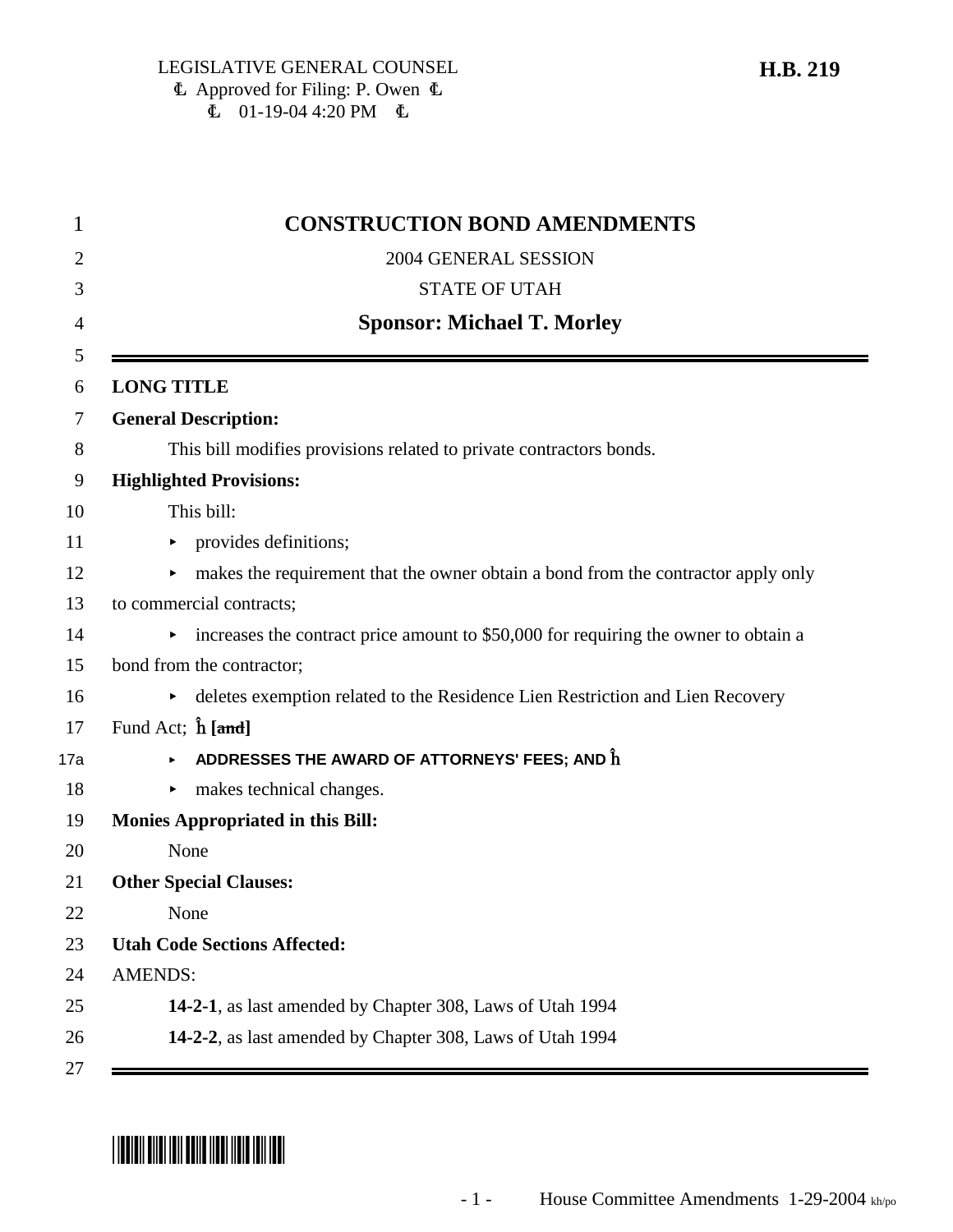| 28  | Be it enacted by the Legislature of the state of Utah:                                                                |
|-----|-----------------------------------------------------------------------------------------------------------------------|
| 29  | Section 1. Section 14-2-1 is amended to read:                                                                         |
| 30  | 14-2-1. Definitions -- Payment bond required -- Right of action -- Notice --                                          |
| 31  | Attorneys' fees.                                                                                                      |
| 32  | (1) For purposes of this chapter:                                                                                     |
| 33  | (a) "Commercial contract" means a contract for the construction, alteration, or repair of                             |
| 34  | the following if it is not residential construction:                                                                  |
| 35  | $(i)$ a building;                                                                                                     |
| 36  | (ii) a structure; or                                                                                                  |
| 37  | (iii) an improvement upon land <b>H</b> THAT IS NOT ASSOCIATED WITH A SINGLE FAMILY                                   |
| 37a | DETACHED HOUSING S [OR A RESIDENTIAL SUBDIVISION] S $\hat{h}$ .                                                       |
| 38  | $[\hat{a}]$ (b) "Contractor" means any person who is or may be awarded $\hat{h}$ [a] AN ORIGINAL $\hat{h}$            |
| 38a | commercial                                                                                                            |
| 39  | contract for the construction, alteration, or repair of any building, structure, or improvement                       |
| 40  | upon land.                                                                                                            |
| 41  | $[\text{ }(\text{ }b)]$ (c) "Owner" means any person contracting $\hat{h}$ WITH THE ORIGINAL CONTRACTOR $\hat{h}$ for |
| 41a | construction, alteration, or repair of                                                                                |
| 42  | [any building, structure, or improvement upon land.] the following if it is not residential                           |
| 43  | construction:                                                                                                         |
| 44  | $(i)$ a building;                                                                                                     |
| 45  | (ii) a structure; or                                                                                                  |
| 46  | (iii) an improvement upon land.                                                                                       |
| 47  | (d) (i) "Residential construction" means the construction, alteration, or repair of:                                  |
| 48  | (A) single family detached housing; or                                                                                |
| 49  | (B) multifamily attached housing up to and including a $\hat{h}$ [duplex] FOURPLEX $\hat{h}$ .                        |
| 50  | (ii) "Residential construction" includes rental housing S [H AND RESIDENTIAL                                          |
| 50a | <b>SUBDIVISIONS h</b> ] <b>ş</b> .                                                                                    |
| 51  | (2) $[(a)$ Except as provided in Subsection (2)(b), before Before any $\hat{h}$ ORIGINAL $\hat{h}$                    |
| 51a | commercial                                                                                                            |
| 52  | contract exceeding $[\frac{2,000}{2,000}]$ s50,000 in amount for the construction, alteration, or repair of any       |
| 53  | building, structure, or improvement upon land is awarded to any contractor, the owner shall                           |
| 54  | obtain from the contractor a payment bond:                                                                            |
| 55  | (a) complying with Subsection $(3)$ . The bond shall become]; and                                                     |
| 56  | (b) that becomes binding upon the award of the $\hat{h}$ <b>ORIGINAL</b> $\hat{h}$ commercial contract to the         |
| 56a | contractor.                                                                                                           |
| 57  | $(6)$ An owner is exempted from the requirements of this section if a person otherwise                                |
| 58  | eligible to file a lien under Title 38, Chapter 1, Mechanics' Liens, is barred from filing a                          |
|     |                                                                                                                       |
|     |                                                                                                                       |

Senate 3rd Reading Amendments 3-2-2004 rd/po Senate Committee Amendments 2-24-2004 rd/po House Floor Amendments 2-10-2004 ch/po - 2 - House Committee Amendments 1-29-2004 kh/po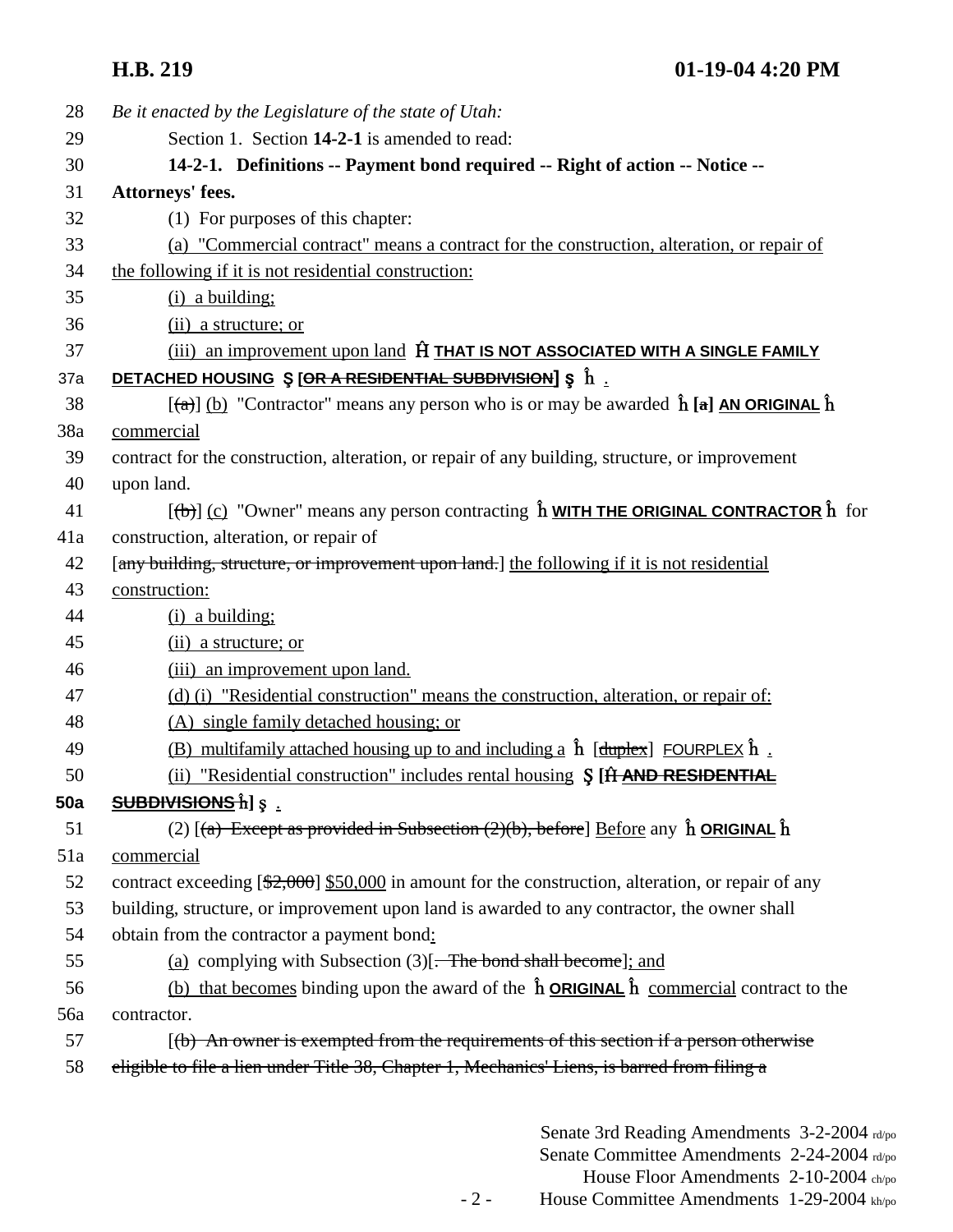# **01-19-04 4:20 PM H.B. 219**

| 59 | mechanics' lien under Section 38-11-107.]                                                                                                     |
|----|-----------------------------------------------------------------------------------------------------------------------------------------------|
| 60 | $(3)$ The payment bond shall be:                                                                                                              |
| 61 | (a) with a surety or sureties satisfactory to the owner for the protection of all persons                                                     |
| 62 | supplying labor, services, equipment, or material in the prosecution of the work provided for in                                              |
| 63 | the commercial contract; and                                                                                                                  |
| 64 | (b) in a sum equal to the $\hat{\mathbf{h}}$ <b>ORIGINAL</b> $\hat{\mathbf{h}}$ commercial contract price.                                    |
| 65 | (4) A person shall have a right of action on a payment bond under this chapter for any                                                        |
| 66 | unpaid amount due [him] that person if that person:                                                                                           |
| 67 | (a) $[he]$ has furnished labor, services, equipment, or material in the prosecution of the                                                    |
| 68 | work provided for in the commercial contract for which the payment bond is furnished under                                                    |
| 69 | this chapter; and                                                                                                                             |
| 70 | (b) $[\frac{\text{he}}{\text{he}}]$ has not been paid in full within 90 days after the last day on which $[\frac{\text{he}}{\text{he}}]$ that |
| 71 | person:                                                                                                                                       |
| 72 | (i) performed the labor or service for which a claim is made; or                                                                              |
| 73 | (ii) supplied the equipment or material for which the claim is made.                                                                          |
| 74 | $(5)$ (a) An action under this section shall be brought in a court of competent jurisdiction                                                  |
| 75 | in the county where the commercial contract was to be performed and not elsewhere. [The]                                                      |
| 76 | (b) An action under this section is barred if not commenced within one year after the                                                         |
| 77 | last day on which the claimant:                                                                                                               |
| 78 | (i) performed the labor or service on which the claim is based; or                                                                            |
| 79 | (ii) supplied the equipment or material on which the claim is based.                                                                          |
| 80 | (c) The obligee named in the payment bond need not be joined as a party to $[the]$ and                                                        |
| 81 | action under this section.                                                                                                                    |
| 82 | (d) In any action upon a payment bond under this section, the court may award                                                                 |
| 83 | reasonable attorneys' fees to the prevailing party, which attorneys' fees shall be taxed as costs in                                          |
| 84 | the action.                                                                                                                                   |
| 85 | (6) The payment bond shall be exhibited to any interested person upon request.                                                                |
| 86 | (7) In any suit upon a payment bond under this chapter, the court shall award                                                                 |
| 87 | reasonable attorneys' fees to the prevailing party.                                                                                           |
| 88 | Section 2. Section 14-2-2 is amended to read:                                                                                                 |
| 89 | 14-2-2. Failure of owner to obtain payment bond -- Liability.                                                                                 |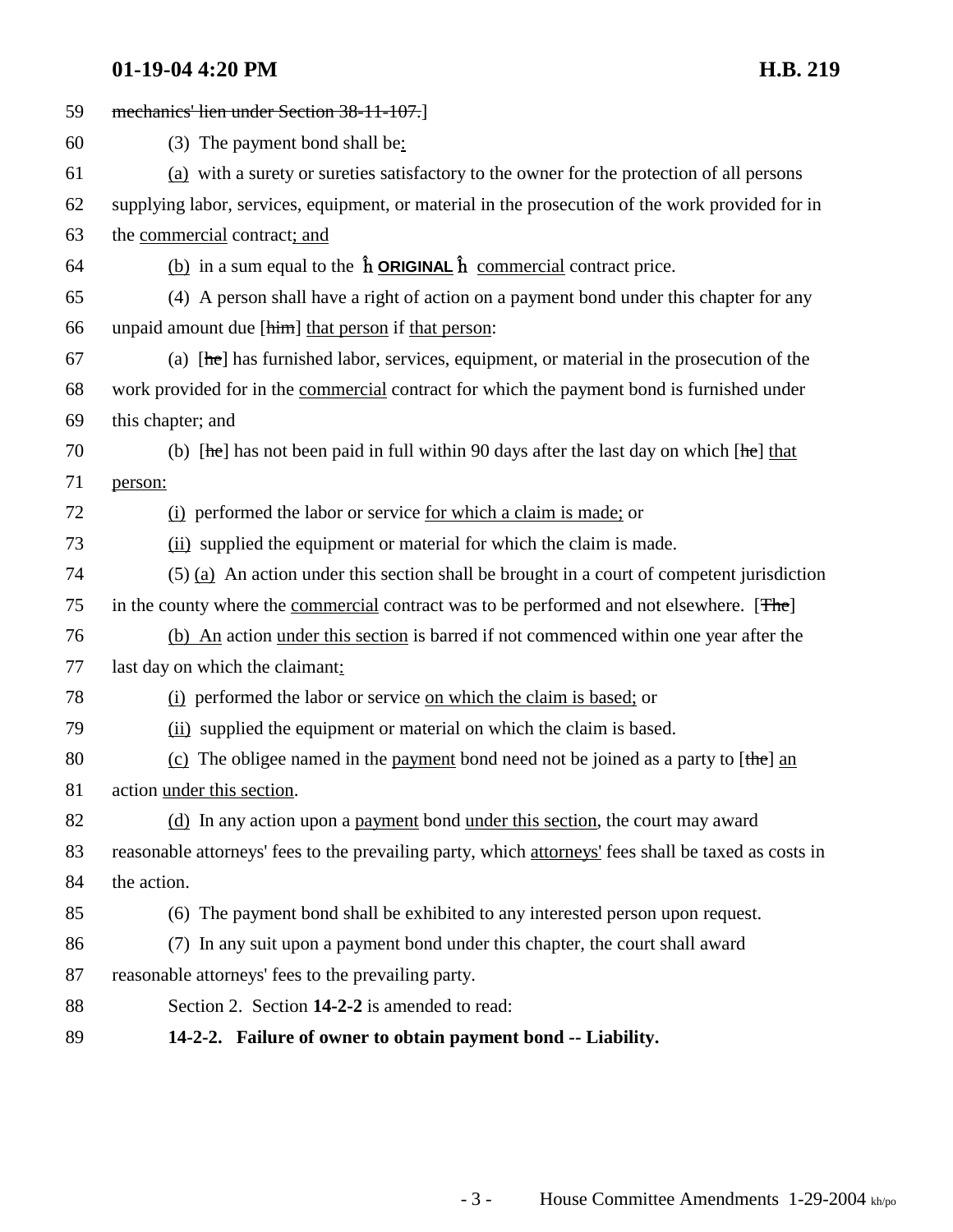## **H.B. 219 01-19-04 4:20 PM**

| 90  | (1) [Unless exempted under Section $14-2-1$ , and An owner who fails to obtain a                                            |
|-----|-----------------------------------------------------------------------------------------------------------------------------|
| 91  | payment bond required under Section 14-2-1 is liable to each person who performed labor or                                  |
| 92  | service or supplied equipment or materials under the commercial contract for the reasonable                                 |
| 93  | value of the labor or service performed or the equipment or materials furnished up to but not                               |
| 94  | exceeding the commercial contract price.                                                                                    |
| 95  | (2) $[\text{No}]$ An action to recover on $[\text{this}]$ the liability described in Subsection (1) may not                 |
| 96  | be commenced after the expiration of one year after the day on which:                                                       |
| 97  | (a) the last of the labor or service was performed; or                                                                      |
| 98  | (b) the equipment or material was supplied by the person.                                                                   |
| 99  | (3) In an action for failure to obtain a bond, the court $\hat{\mathbf{h}}$ [may] SHALL $\hat{\mathbf{h}}$ award reasonable |
| 99a | attorneys'                                                                                                                  |
| 100 | fees to the prevailing party. These attorneys' fees shall be taxed as costs in the action.                                  |

# **Legislative Review Note as of 1-8-04 12:47 PM**

A limited legal review of this legislation raises no obvious constitutional or statutory concerns.

**Office of Legislative Research and General Counsel**